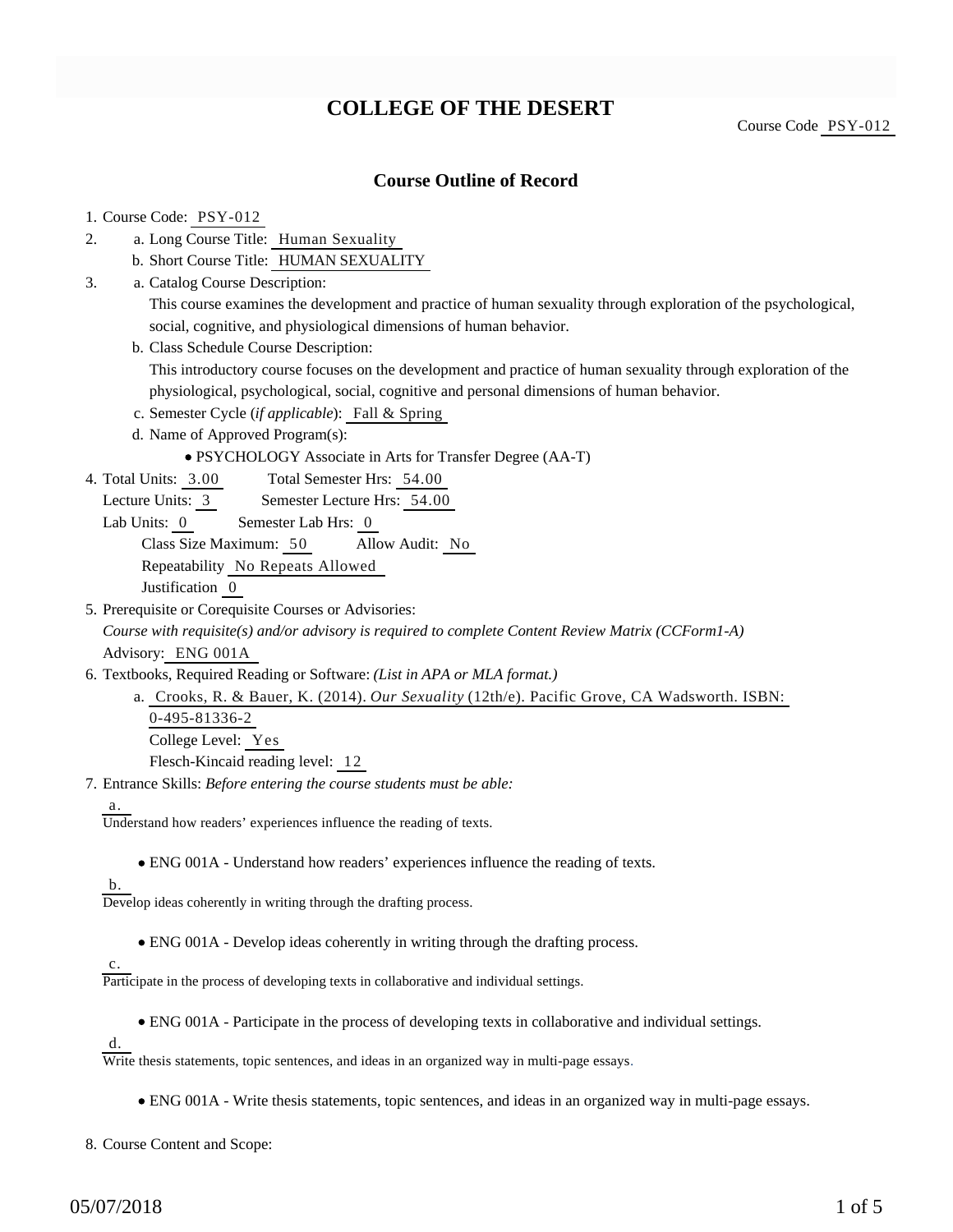### Lecture:

| 1. Sex, Sexuality, and Gender                                         |
|-----------------------------------------------------------------------|
| 2. Perspectives on Sexuality: Cultural and Social Values              |
| 3. Sex Research                                                       |
| 4. Gender Issues                                                      |
| 5. Female Sexual Anatomy and Physiology                               |
| 6. Male Sexual Anatomy and Physiology                                 |
| 7. Sexual Arousal and Response                                        |
| 8. Sexual Orientation                                                 |
| 9. Sexuality Throughout Life-span                                     |
| 10. Love, Attraction, Relationships, and Sexual Communication         |
| 11. Contraception, Conception, and Childbirth                         |
| 12. Sexual Behaviors                                                  |
| 13. Sexually Transmitted Infections                                   |
| 14. Nature and Origins of Sexual Difficulties and Sex Therapy         |
| 15. Asexual Typical Variations 16. Sexual Coercion and Commercial Sex |
|                                                                       |

Lab: *(if the "Lab Hours" is greater than zero this is required)*

9. Course Student Learning Outcomes:

- 1. Identify male and female anatomical structures and functioning involved in human sexual behavior and human reproduction.
- 2. Identify the etiology, symptoms, treatment, prevention, ethical issues, and societal impact of sexually transmitted diseases.
- 3. Identify the physical, social, cultural, and psychological developmental factors that impact sexual attitudes and behaviors.
- 10. Course Objectives: Upon completion of this course, students will be able to:
	- a. Explain sexual diversity and values of various cultures.
	- b. Evaluate how media influences and reflects sexuality.
	- c. Locate systematic studies of human sexuality.
	- d. Critique changing gender roles in today's society and the impact of these changes in intimate relationships.
	- e. Identify relevant features of human anatomy and physiology in the reproductive processes and the role of the brain and neurotransmitters in sexual arousal.
	- f. Identify factors contributing to relationship satisfaction over time.
	- g. Identify ways couples can share responsibility for birth control.

h. Determine physiological and psychosocial factors contributing to sexual dysfunctions and identify treatment alternatives available for men and women who experience sexual difficulties.

i. Identify strategies to reduce the likelihood of contracting a sexually transmitted infections.

j. Analyze psychosocial bases of rape, childhood sexual abuse, and prostitution.

- 11. Methods of Instruction: *(Integration: Elements should validate parallel course outline elements)* 
	- a. Activity
	- b. Collaborative/Team
	- c. Discussion
	- d. Individualized Study
	- e. Journal
	- f. Lecture
	- g. Participation
	- h. Self-exploration
	- i. Technology-based instruction

Other Methods:

Video Group discussion Guest lecturers

12. Assignments: (List samples of specific activities/assignments students are expected to complete both in and outside of class.) In Class Hours: 54.00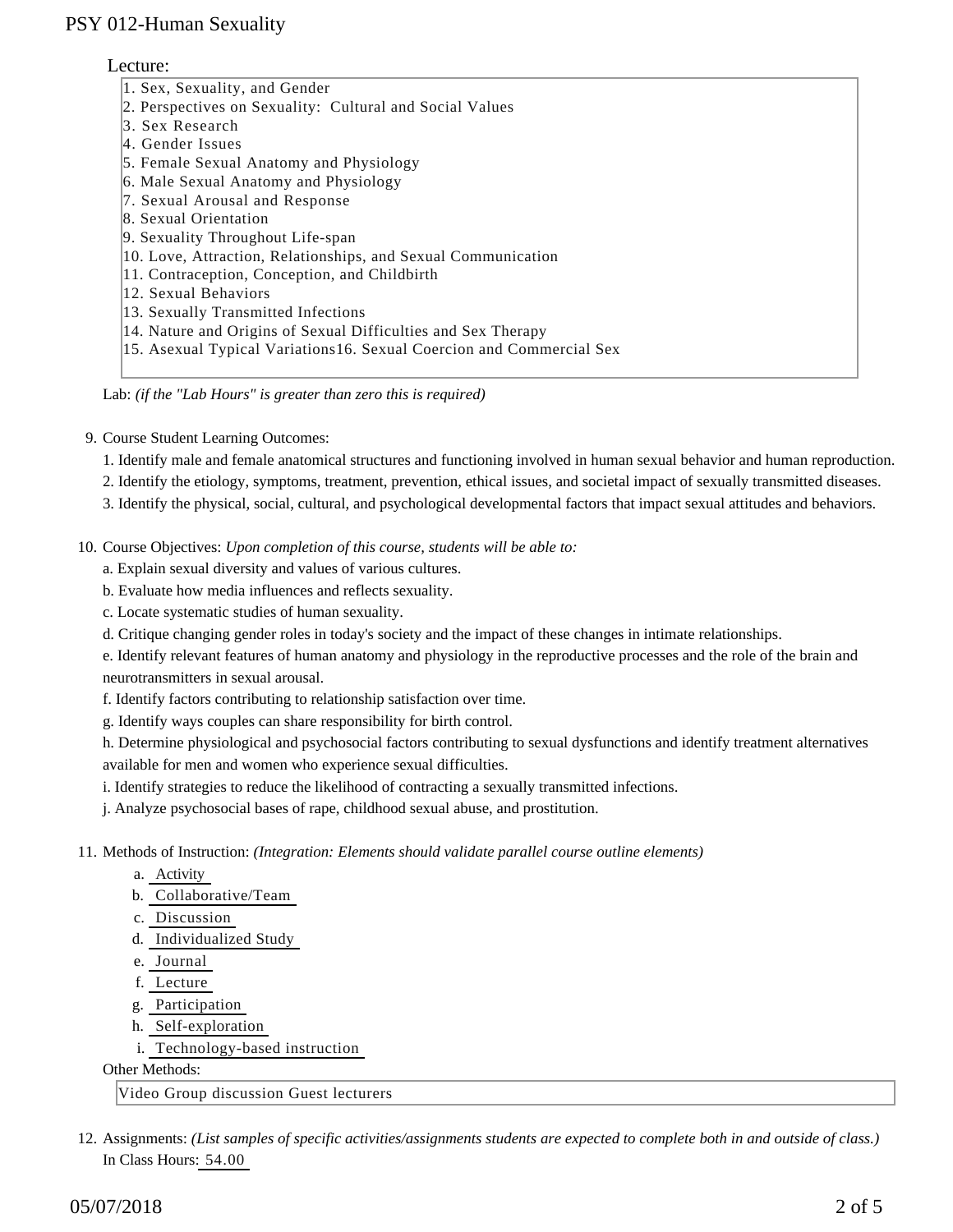### Outside Class Hours: 108.00

a. In-class Assignments

a. Attendance of lectures by instructor and occasional guest speakers, including the taking of detailed notes thereon.

- b. Viewing of films and slide programs, including the taking of notes thereon.
- c. Listening to sound recordings and taking notes thereon.
- d. Special reports by students, in panel or singly.

e. Participation in class research projects involving the collection, compilation and interpretation of data, including the composition of written or oral reports thereon.

- f. Examinations of various types, such as essay and multiple choice.
- b. Out-of-class Assignments
	- a. Readings in the textbook and in recommended supplementary literature.
	- b. Media Critiques

13. Methods of Evaluating Student Progress: The student will demonstrate proficiency by:

- College level or pre-collegiate essays
- Written homework
- Critiques
- Guided/unguided journals
- Term or research papers
- Presentations/student demonstration observations
- Group activity participation/observation
- Self/peer assessment and portfolio evaluation
- True/false/multiple choice examinations
- Mid-term and final evaluations

#### 14. Methods of Evaluating: Additional Assessment Information:

15. Need/Purpose/Rationale -- All courses must meet one or more CCC missions.

IGETC Area 4: Social and Behavioral Sciences

I: Psychology

CSU GE Area D: Social, Political, and Economic Institutions and Behavior, Historical

D9 - Psychology

CSU GE Area E: Lifelong Understanding and Self-Development

E - Lifelong Understanding and Self-Development

PO-GE C2 - Social and Behavioral Sciences

Identify and analyze key concepts and theories about human and/or societal development.

Critique generalizations and popular opinion about human behavior and society, distinguishing opinion and

values from scientific observations and study.

 Understand and think critically about different cultures (including topics such as race, gender, and class) and their influence on human development or society.

 Examine the biological, psychological, and sociological factors that influence the personalities and behaviors of females and males from a multicultural perspective.

Develop individual responsibility, personal integrity, and respect for diverse people and culture.

PO-GE C5 – Personal Growth and Development

Value learning as a lifelong endeavor designed to enrich one's life.

Exhibit habits of intellectual exploration, personal responsibility, and well being.

Interact with individuals and within groups with integrity and awareness of others' opinions, feelings, and

values.

 Recognize and value the human body as an integrated organism with systemic functions such as movement, nutrition, growth, reproduction, and aging.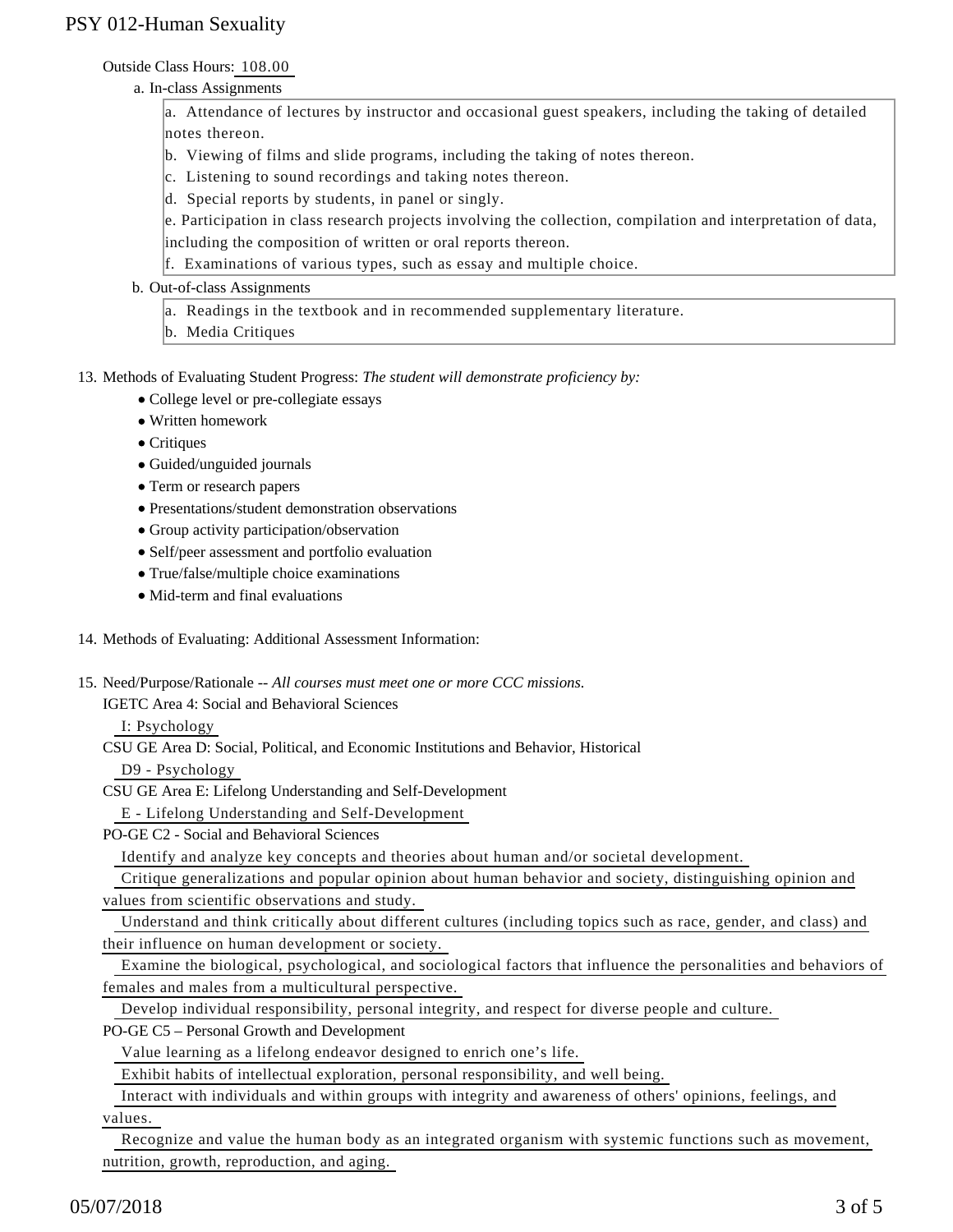#### PO-BS Critical Thinking

| Locate questions and problems as a result of conversation, reading, and lectures |  |  |
|----------------------------------------------------------------------------------|--|--|
|                                                                                  |  |  |

Assess relevant information and come to thought-out conclusions and solutions.

Value open-mindedness.

Communicate meaningfully with others.

IO - Personal and Professional Development

Self-evaluate knowledge, skills, and abilities.

Display habits of intellectual exploration, personal responsibility, and physical well being.

Demonstrate an understanding of ethical issues to make sound judgments and decisions.

Value diverse cultures and populations.

IO - Scientific Inquiry

Identify components of the scientific method.

Analyze quantitative and qualitative information to make decisions, judgments, and pose questions.

Recognize the utility of the scientific method and its application to real life situations and natural phenomena.

IO - Critical Thinking and Communication

Apply standard conventions in grammar, mechanics, usage and punctuation.

 Appreciate diversity as it is expressed in multiple disciplines and across various cultures through reading, speaking and writing.

 Conduct research, gather and evaluate appropriate information, organize evidence into oral and written presentation, using proper MLA, APA, and other discipline-specific formats to cite sources.

 Utilizing various communication modalities, display creative expression, original thinking, and symbolic discourse.

IO - Global Citizenship - Ethical Behavior

Apply ethical reasoning to contemporary issues and moral dilemmas.

Appreciate the complexity of global relationships between self and others, as well as self and the environment.

Integrate universally accepted values such as honesty, responsibility, respect, fairness, courage and

compassion into judgments and decision-making.

Exhibit respect for self and others.

PO-SSS Personal Development and Responsibility

Display habits of intellectual exploration, personal responsibility, and physical well being.

Develop individual responsibility, personal integrity, and respect for diverse people and cultures.

Value and accept people with different cultural and linguistic backgrounds and abilities.

Understand ethical issues to make sound judgments and decisions.

PO-SSS Self-Awareness, Self-Understanding, and Self-Advocacy

Evaluate their knowledge, skills, and abilities.

self knowledge.

define their own needs.

the ability to get what they need.

Develop realistic goals.

Appreciate the value of feedback.

Adapt to challenging situations.

Recognize that knowledge is the key to self-advocacy.

16. Comparable Transfer Course

| <b>University System</b>                                     | <b>Campus</b> | <b>Course Number</b> | <b>Course Title</b> | <b>Catalog Year</b> |  |
|--------------------------------------------------------------|---------------|----------------------|---------------------|---------------------|--|
| 17. Special Materials and/or Equipment Required of Students: |               |                      |                     |                     |  |
| $\sim$                                                       |               |                      |                     |                     |  |

18. Materials Fees: Required Material?

**Material or Item Cost Per Unit Total Cost Per Unit Total Cost Per Unit Cost Per Unit Cost Per Unit Cost Per Unit Cost Per Unit Cost Per Unit Cost Per Unit Cost Per Unit Cost Per Unit Cost Per Unit Cost Per Unit Cost Per U**